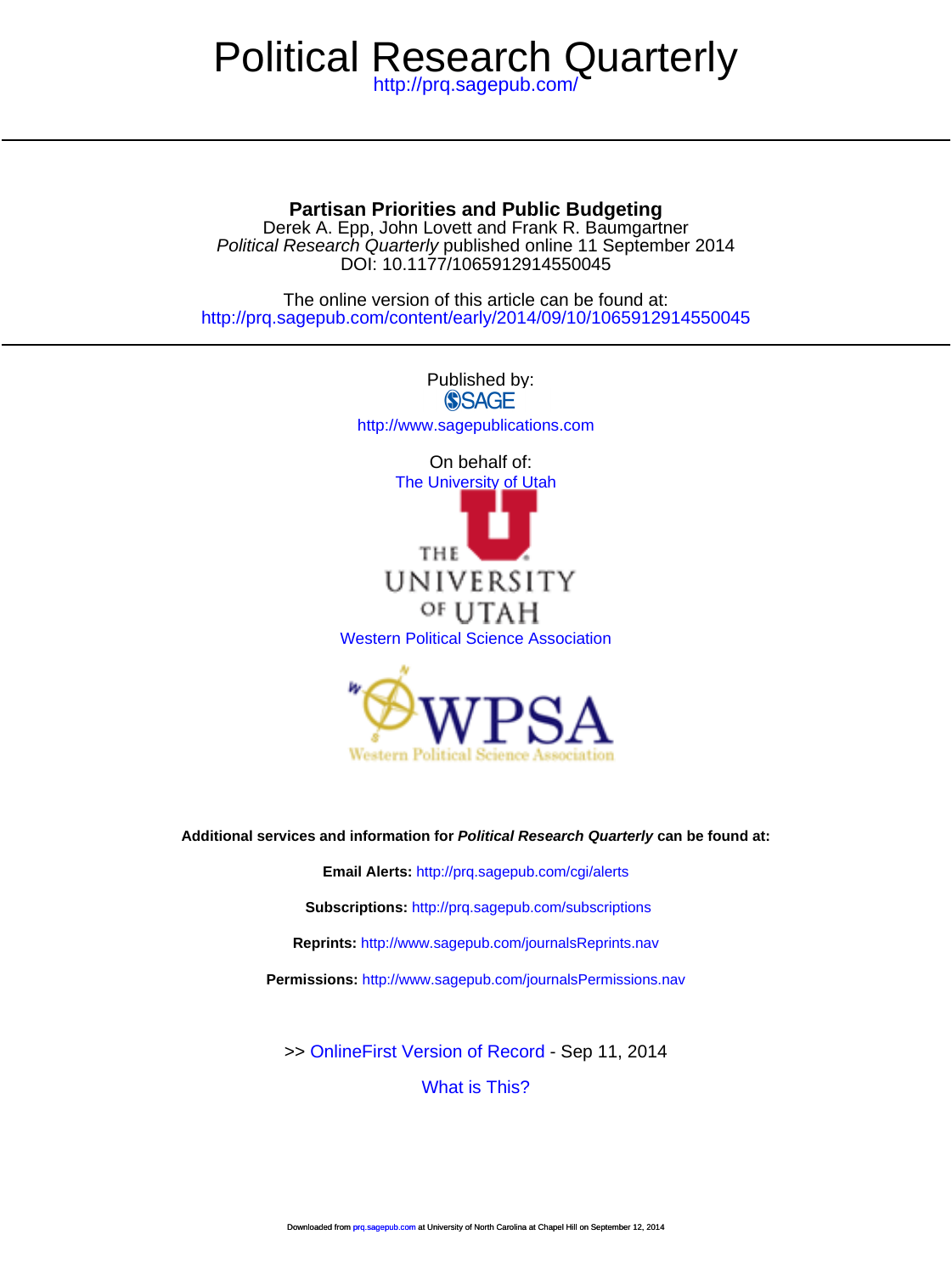# **Partisan Priorities and Public Budgeting**

 $\mathsf{D}\mathsf{erek}\ \mathsf{A}\mathsf{.}\ \mathsf{Epp}^{\mathsf{I}},$  John  $\mathsf{Lovett}^{\mathsf{I}},$  and Frank R. Baumgartner $^{\mathsf{I}}$ 

#### **Abstract**

Political Research Quarterly 1–15 © 2014 University of Utah Reprints and permissions: sagepub.com/journalsPermissions.nav DOI: 10.1177/1065912914550045 prq.sagepub.com



We explore budget data from twenty-nine Western countries from 1948 to 2012 to investigate the impact of partisan control of government on spending patterns. We use a variety of empirical methods, but the central element of analysis is to code spending allocations as "consistent" or "inconsistent" based on the partisanship of the majority party in government. Looking across the board, we show that inconsistent allocations occur at almost exactly the same rate as consistent ones. The implication is that budgets are best understood not as an expression of partisan priorities but as a reaction to changing contextual circumstances.

#### **Keywords**

budgeting, public policy, parties, comparative politics

When election results indicate that a new party will take the reins of government in a representative democracy, supporters hope and expect that changes will happen. The new party leaders hope to bring into effect the values that motivated the election victory. Of course, they hope and plan to translate this electoral win into a new way of allocating resources, redirecting government efforts to better ways of solving social problems. This is the essence of what elections are about. In this paper, we explore the abilities of democratically elected governments to shift spending to reflect their priorities, and we find that while governments do indeed attempt to make these things happen, constraints abound. Mandatory spending formulas that tie spending levels to demographic changes, economic cycles of higher or lower unemployment, international conflict, and other factors beyond the control of a government force leaders everywhere to allocate funds to issues that may not correspond to their ideological predispositions. Given the need to respond to changing economic, fiscal, and international realities, what is the leeway for the modern government to implement an ideologically distinct pattern of spending that distinguishes one party clearly from another?

We take a simple approach to answer this question. Looking in as much detail as available data allow at the United States, the United Kingdom, Denmark, and France, and then systematically at twenty-five additional Organisation for Economic Co-operation and Development (OECD) countries, and covering as much as sixty years of recent history, we look for patterns of change in national spending by left- and right-wing parties, asking whether shifts in spending can be explained by partisanship. We use a variety of methods to provide as robust an analysis as possible, but the key component of our approach is to classify spending reallocations as "consistent" or "inconsistent" based on ideology. The results show highly conditional evidence of party effects in spending. Most of the time, reallocations are better understood by long-term trends in social spending, or by the "alarmed discovery" of growing social problems or stochastic events outside of the control of the government, but to which parties must respond regardless of ideology. We conclude that when it comes to budgeting, except under rare circumstances, partisanship takes a back seat to the everyday demands of responsible governance. This does not suggest that party leaders are not attempting to implement their programs; indeed we do observe cases where left governments reallocate toward what are generally considered left priorities, and vice versa. This is particularly true, for example, when we eliminate cases of shared governmental control. But when we look across the board, we find that the pressures of governing typically preclude most governments from systematically implementing an ideologically pure  $budget.<sup>1</sup>$ 

The paper proceeds as follows: the first section reviews scholarship, considering the case for and against party spending effects. It then develops a set of empirical

University of North Carolina at Chapel Hill, USA

#### **Corresponding Author:**

Email: [derekepp@email.unc.edu](mailto:derekepp@email.unc.edu)

Derek A. Epp, Department of Political Science, University of North Carolina at Chapel Hill, Mail Stop 3265, Chapel Hill, NC 27599-3265, USA.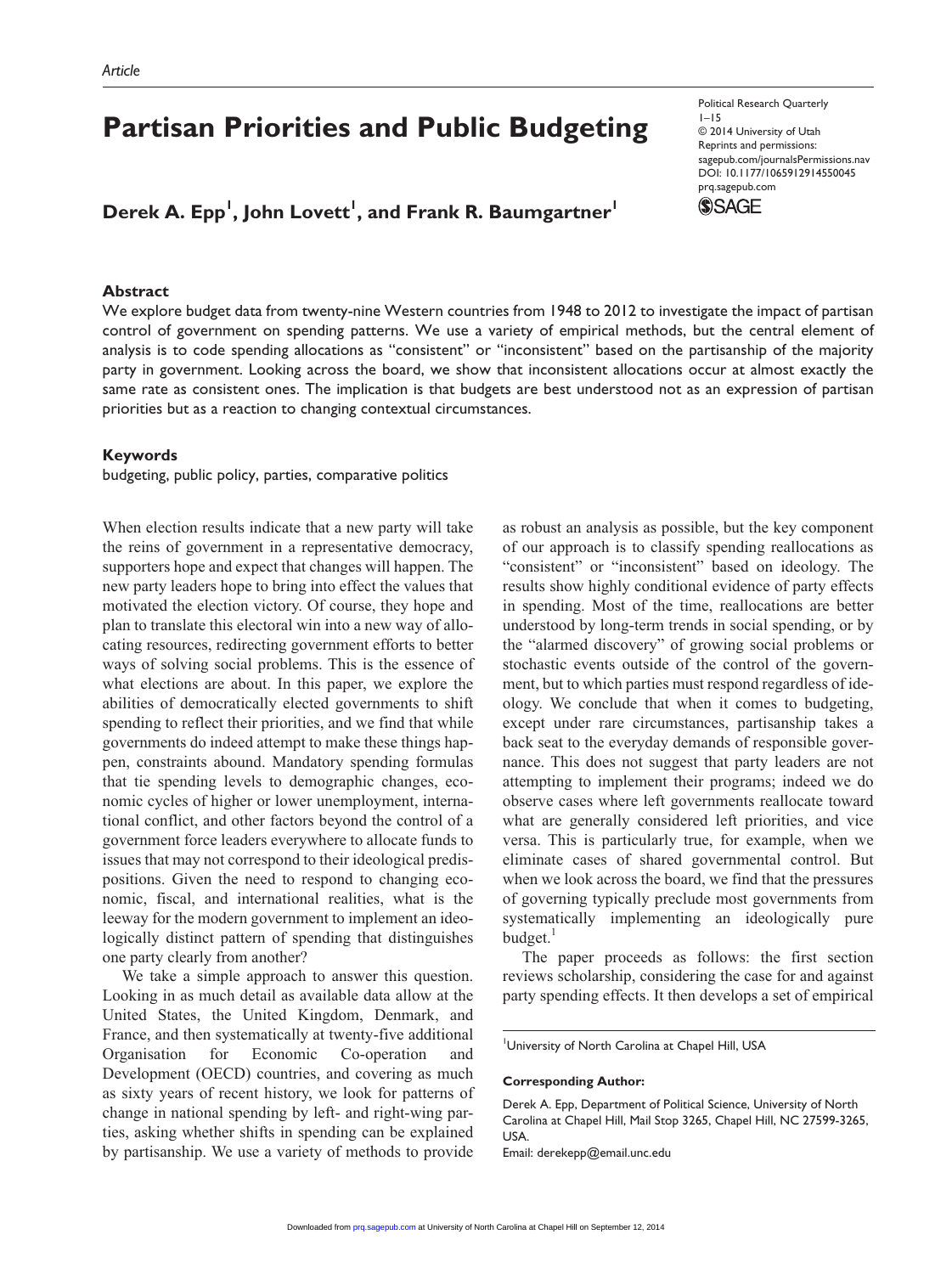expectations and explains the paper's data and methodological approach. The second section describes the results of a broadly focused stochastic analysis. The third section provides a robustness check in the form of difference of means tests, searching for evidence of statistically significant differences between parties in spending, regardless of the direction they might take. Final elements discuss and conclude. The supplemental materials (see the supplementary material at [http://prq.sagepub.](http://prq.sagepub.com/supplemental/) [com/supplemental/](http://prq.sagepub.com/supplemental/)) include extensive robustness tests, clearly showing that our results are not due to any particulars of our coding rules.

### **Theoretical Background**

A large body of research supports the notion that left- and right-wing parties produce ideologically distinct outcomes while in office. Scholarship that examines this phenomenon has often focused on the concept of issue ownership—that parties "own" certain issues, which they focus on during campaigns, and then prioritize once in office (Damore 2004; Petrocik, Benoit, and Hansen 2003). For example, a traditional distinction in American government arises with budgeting and the size of the federal government, with Republicans promoting spending cuts and Democrats favoring larger government. Another traditional party division is between unemployment and inflation, where Democrats are thought to favor lower unemployment and Republicans lower inflation (Budge and Hofferbert 1990; Hibbs 1977). Similarly, Democrats are said to promote spending on social welfare items including unemployment insurance, poverty assistance, education, and health care, and Republicans are expected to be less enthusiastic about such spending increases but more focused on military and crime control spending.

In their 1990 article, Ian Budge and Richard Hofferbert present findings that show a relationship between party platforms and government outputs. They conclude that "most federal spending priorities in the United States are quite closely linked to prior party platform emphases in the postwar period" (Budge & Hofferbert 1990, 129). This result is part of a long line of scholarship that presents evidence of a relationship between parties and government spending, specifically, that left or Democratic governments spend more in general than conservative governments, and more on social welfare items in particular (Berry and Lowery 1987; Blais, Blake, and Dion 1993; D. R. Cameron 1978; Lewis-Beck and Rice 1985; Swank 1988). In their 2001 *Development and Crisis of the Welfare State*, Evelyne Huber and John Stephens, using cross-sectional time-series analysis of 16 countries over 26 years, find that expenditure levels in left and Christian Democratic governments are generally greater than in other governments, as a result of increased

spending on the welfare state. Huber, Ragin, and Stephens (1993) also show a positive effect on welfare spending for cumulative years of left government. This finding was counter to the prevailing wisdom at the time that increases in social spending were simply a result of modernization (Wilensky 1975). Clearly then, there is strong support for the view that parties do indeed inflect national budgets in accordance with their ideologies.

# *Arguments against Party Effects*

The reality of governance is that individual political parties may not have total control over their own destinies (or the nation's finances). While some governments (such as the United Kingdom) have generally had clear partisan control of government, others work within multiparty coalitions. Parties in parliamentary systems such as Belgium and Finland must work with other parties to form governments, creating coalitions of different ideological stripes. Furthermore, presidential systems with legislative components, like the United States, must deal with potential differences between their primary governing bodies during divided government, where one party controls the executive, and the other controls at least part of the legislature.

What does this mean for a government's ability to pass legislation? In the American system, unified government is generally thought to help the majority party implement its agenda. The logic is that divided government imposes greater transaction costs on the majority party, which limit its productivity. While Mayhew (1991) notes that the same amount of legislation passes under unified and divided government, divided government is thought to decrease the likelihood that substantively important legislation will pass (Edwards, Barrett, and Peake 1997). Furthermore, divided government can significantly delay and dilute legislation (Sundquist 1992). In terms of policymaking, majority parties under unified governments enjoy greater degrees of in-party cooperation and institutional leverage, which afford them greater success in implementing their legislative agenda (Aldrich 1995; Coleman 1999; Cox and McCubbins 1991). In the budgetary process, findings at the U.S. state level suggest that unified government can lead to quicker responses to budgetary deficits and crises (Alt and Lowry 1994), while others find that divided government leads to more budgetary conflict, when the two legislative bodies oppose the governor (Clarke 1998). But unified partisan control of government, in the U.S. context, is actually quite rare. More often than not, control of government is split between parties and the strongest form of unified control - unified government with a filibuster-proof majority in the Senate - has actually only been obtained for six years in the postwar period at the federal level (see Baumgartner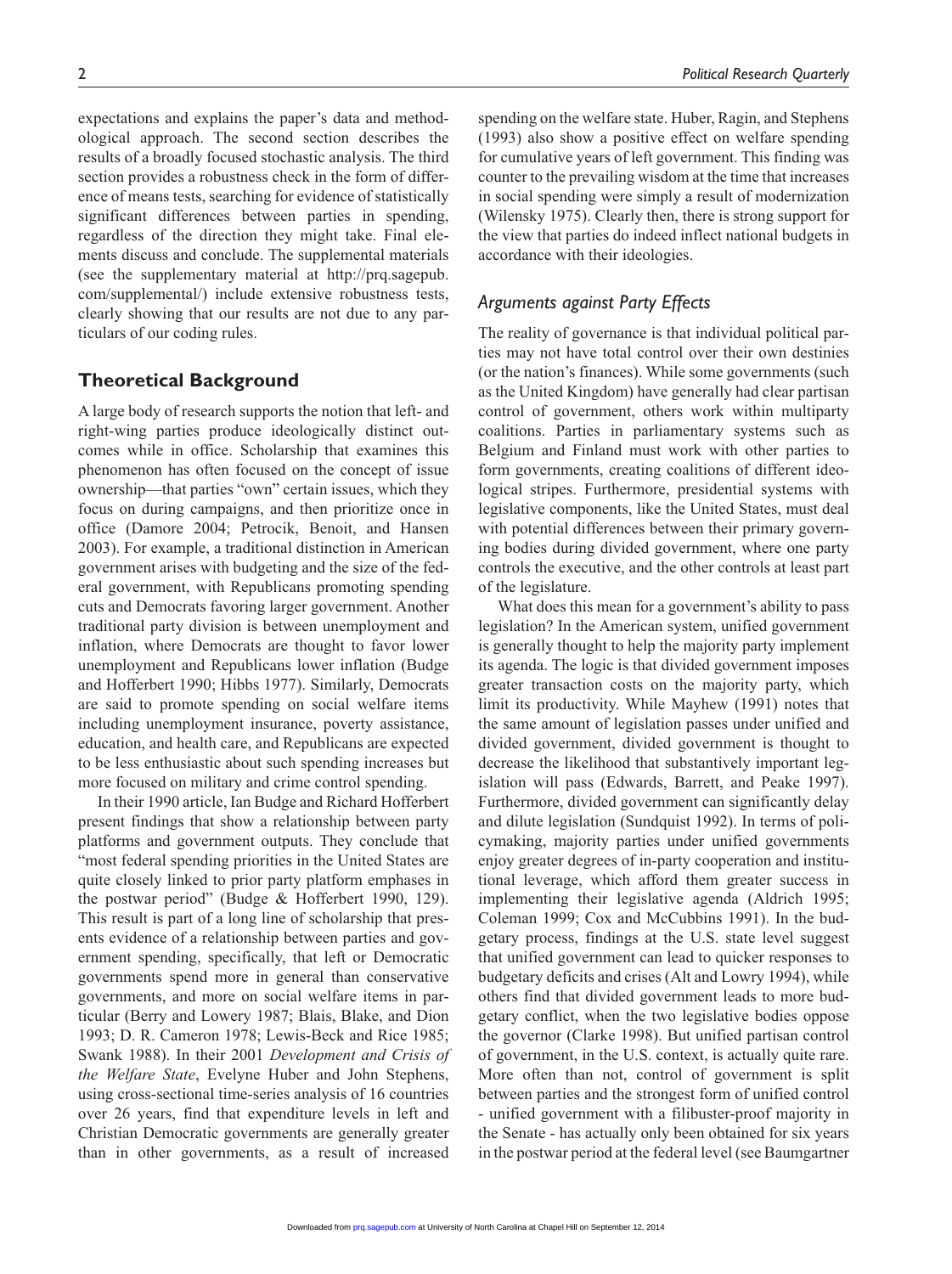et al. 2014). If divided government leads to reduced partisan control over budgeting, we should expect fewer differences that Budge and Hofferbert suggest.

In the European context, the coalition government structure also helps explain why governments with multiple parties in power may be less successful at getting directional policy passed than single-party governments. In coalition governments, actors must be strategic to obtain policy goals, as they have joint control with a party that may not share their priorities (Muller and Strom 2000). A consequence of the need to accommodate multiple party platforms is a larger public sector, so the type of government that forms is an important factor influencing the size of overall expenditures (Bawn and Rosenbluth 2006). There is also pressure for the coalition cabinet to avoid controversial issues and instead focus on issues where there is agreement between coalition parties. Attempts to move policy in specific directions in coalition governments will result in pushback against "hostile" ministerial proposals, keeping the coalition in check (Martin 2004; Martin and Vanberg 2004). For all these reasons, we should expect that coalition governments are less likely to reallocate funding in a distinctly partisan manner, versus ideological coalitions (those coalitions where multiple parties of the same ideological direction share power), or single-party governments.

Another impediment to ideological budgeting is mandatory spending programs. In these cases, government spending is driven not only by partisan choices but also by formulas that lead to increased spending on certain topics when more people are legally entitled to it. This "auto-pilot" spending is often criticized as making government difficult to manage. However, any analysis of spending shifts over time must take seriously the possibility that a governing body has tied its hands by making large portions of the budget be automatic. Effectively, the impact of any such trends would be to render party control more difficult to observe. Of course, leaders together have the authority to change the formulas used even in the case of mandatory spending programs. In any case, the growth of mandatory spending over time could be an important limiting element for any partisan control hypothesis.

Mandatory spending illustrates how government administrations in a single country do not exist independently of one another. The history created by an outgoing government will affect future choices made by the incoming government. Rose and Davies (1994) argue that governments "inherit" policy, meaning that the policies and decisions made by past governments affect what future governments can do. Looking at the British government, they find that inherited programs persist long after the administration that created the programs has left office. If programs persist, they need to be funded, meaning that

there will be constraints on government to act quickly in their own chosen direction.

European governments must increasingly be attuned to the demands of the European Union (EU) and the implementation of its various directives. With twentyseven countries now affected by these common decisions, and with some being of the left while others are controlled by the right, the implementation of EU directives, or a common focus on, say health care, environment, or immigration control, would have the effect of reducing any apparent party effects on budgeting.

We know government to be a complex system of programs and policies. Jones and Baumgartner (2005) have discussed the overwhelming complexity of government and the need of governments, no matter what their partisan make-up, to respond to the rise of new issues. Increasing evidence from several countries suggests that shifts in spending priorities over time relate more to longterm trends in demographics (e.g., growth in pension spending) or to global**/**strategic issues (e.g., whether a country is at war) than to the free and open choice of newly elected officials on arrival in office. In the American case, President G. W. Bush, a Republican, was in office when the financial crisis of 2007–2008 occurred and therefore oversaw the largest intervention into the private economy in decades including taking over General Motors. Government takeovers of major corporations are hardly traditional parts of the Republican Party platform, and the argument is not that leaders move purposefully against their platforms. Rather, the governance hypothesis is that "things happen" that often require responses against the ideological predispositions of those in power. If the course of economic and political life were more predictable, then parties would be better able to lay out a plan of how they would deal with new issues, and then implement those plans. But given the inherent surprises of public life, parties must adjust to what comes at them, often necessitating movements that would not be predicted by partisan ideology alone. (For more detail and examples relating to the governing hypothesis, see Baumgartner, Jones, and Wilkerson 2011; Breunig 2011; Green-Pedersen and Mortensen 2010; Sigelman and Buell 2004; Walgrave, Lefevere, and Nuytemans 2009.)

Finally, we note that partisanship and ideology may not be the same thing. Especially when we look broadly at a number of different countries, the left party or coalition may not always have the same priorities. This is particularly true in countries where Christian Democratic parties are more prominent. We control for this by presenting evidence in the supplemental materials treating Christian Democratic parties in an alternative manner, showing little difference in our results. In general, though, we treat left governments as favoring greater spending on health, education, housing, and other social issues, and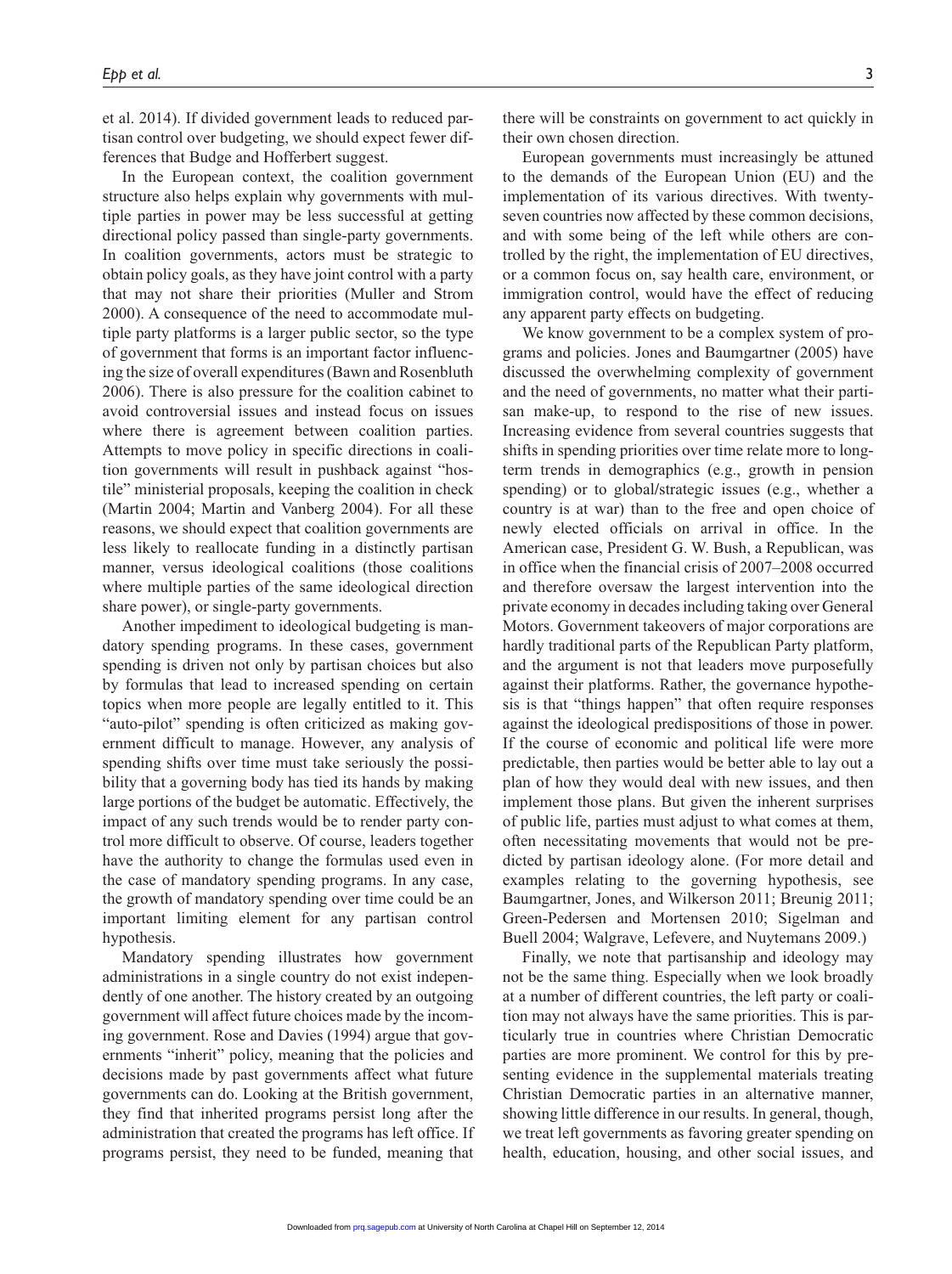right governments as preferring more spending on defense and crime control measures. If these priorities change over time in response to shifting economic circumstances, these shifts can be said to relate to the economic context, not to ideology or partisanship. Thus, our empirical strategy is straightforward, asking whether we can see left governments adjusting the budget systematically toward spending categories traditionally associated with the left. In fact, in later analyses, we look at each budget category to see whether there are significant differences across left and right partisan control. This analysis eschews any *a priori* coding of partisanship or ideology for each spending category but simply tests for *any* partisan differences in spending levels. In sum, we take a multifaceted approach in our analysis of partisan effects on spending.

# **Empirical Expectations—An Ideological or Stochastic Budget?**

We can place the preceding scholarship into one of two camps—those that support the "party effects hypothesis" and findings that support the "governance hypothesis." On the party effects side are those studies showing that political parties have a clear systematic effect on national budgets. From this perspective, public budgets can be considered ideological, in the sense that they should be viewed as an expression of ideological preferences. Conversely, the governance hypothesis emphasizes the stochastic nature of budgeting, suggesting that historical context is the key driver of government spending. The methodological approach this paper takes is intended to distinguish between these competing hypotheses. Before proceeding to data and analysis, we briefly review the type of empirical evidence that would support one hypothesis over the other.

# *The Idegological Budget*

If ideology is a major driver of public budgets, then we would expect, even at high levels of aggregation, to observe clear breaks in spending patterns in the aftermath of national elections, as new administrations refocus the priorities of government. A classic example of budgetary reallocations that can be considered ideologically consistent comes from President Reagan's first term in office from 1981 to 1984. Conventional wisdom is that the Republican Party places a particular emphasis on defense and, consistent with this logic, Reagan presided over an enormous increase in defense spending. In only four years, allocations to national defense grew by approximately 100 billion dollars, or 20 percent of their 1981 value. Of particular note is that these reallocations began with President Reagan's very first budget, so he wasted no time in adjusting spending to coincide with the ideological priorities of the Republican Party.

The question then is whether this type of behavior is representative of budgetary reallocations in general, or whether it presents a special case. If it is representative, then we can conclude that public budgets are indeed ideological and we would expect empirical evidence of ideologically consistent budgeting to be highly robust, that is, we should find statistically significant differences in the budgetary practices of parties with distinct ideologies and these differences should be manifested across a range of governing conditions.

#### *The Stochastic Budget*

The governance hypothesis suggests that rather than ideology, the driving force behind public budgets is stochastic events to which policymakers must respond regardless of political party. To give an example of this type of budgeting, Figure 1 tracks total U.S. budget authority toward national defense and, instead of focusing exclusively on the early 1980s, the time series is for the entire modern era: from 1947 to 2012. The light-gray shading indicates that a Republican president was in office. $2^2$ 

The increases enacted during the Reagan administration are still an important part of the story, but from the new vantage point, we must acknowledge that a simple ideological account is insufficient. Consider, for instance, the major increases that took place under Democratic presidents—in the late 1940s under Truman and again in the 1960s under Johnson. Even the increases presided over by Reagan, which have become a major component of his presidential legacy, are foreshadowed by Carter, who began dramatically increasing spending on defense toward the end of his term. Furthermore, looking at Reagan's second term, we see that allocations toward defense are being scaled back from their 1984 peak. A new explanation presents itself: spending on defense is largely determined by America's involvement in military conflicts.

The shift from focusing on Reagan's first term to Figure 1 is indicative of our methodological strategy. We do not doubt that party effects exist and, with a relatively limited focus, they may not be particularly difficult to document. Our concern, however, is that by employing a limited focus, we may inadvertently develop a picture of budgeting that is inconsistent with the process at large. The general attention in the literature (and the overwhelming attention in the media and among political pundits) to instances where party spending effects are observable ignores the broader, but fundamental, question of how often ideologically consistent changes actually occur. Are such changes common, or do they prove the exception to the rule? For example, one might expect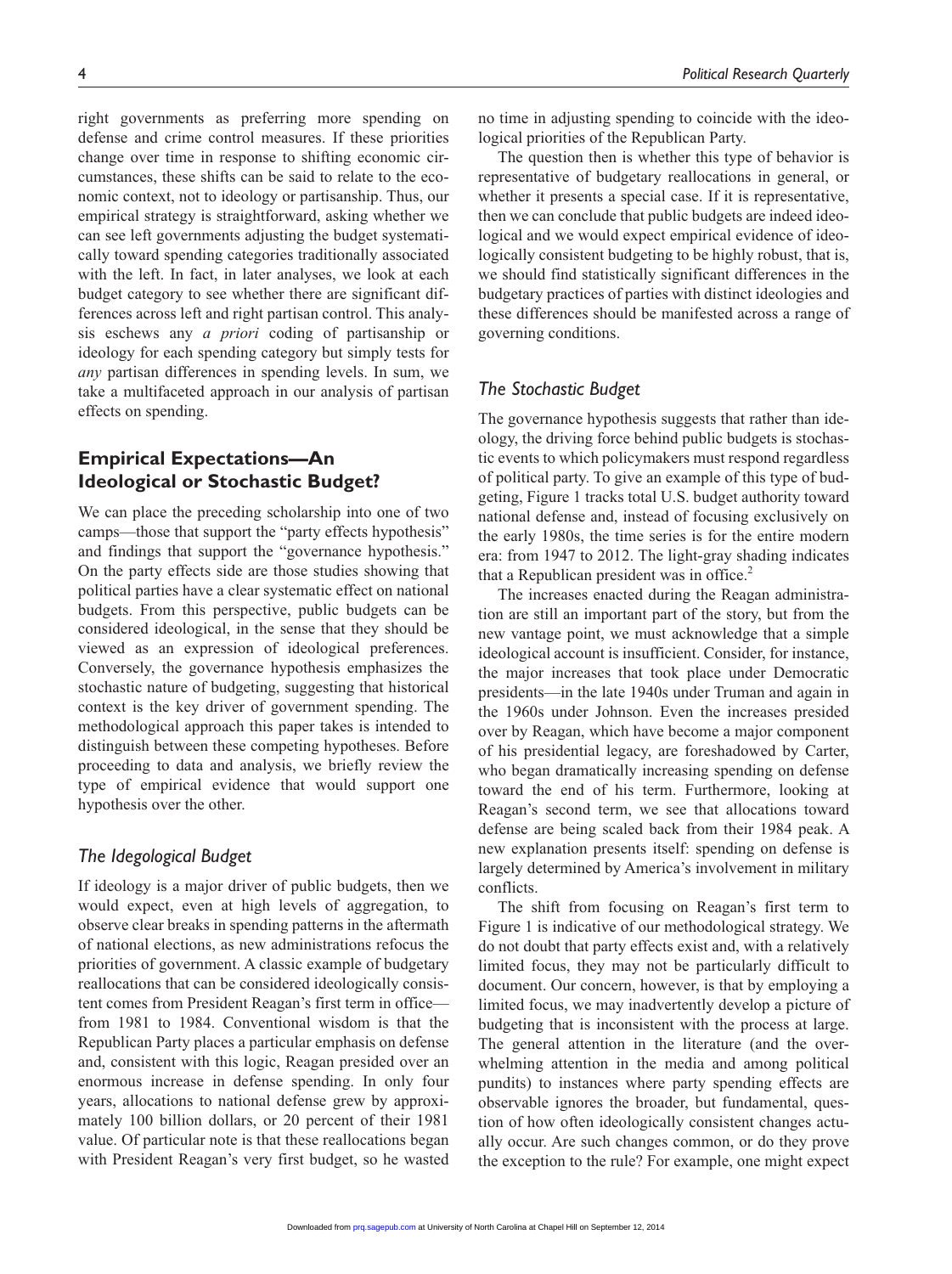

**Figure 1.** Budget authority for national defense in the modern era, 1947–2012.

that any newly elected leader would need to set a few priorities, not attempting to implement reforms in each and every domain of public policy. If that leader makes changes consistent with ideology in three cases, but allows other elements to drive spending in ten others, what should the analyst conclude? Our strategy is to look comprehensively across all budget categories. If parties can successfully implement only a few of many priorities, and these change over time, then this is not consistent with a view suggesting that partisan priorities affect the budget overall.

As our brief review of the literature suggests, many factors may prevent policymakers from implementing an ideologically pure budget. From Figure 1, war presents itself as an obvious consideration, something that policymakers must heed regardless of ideology. Demographic shifts may necessitate increasing budgetary commitments to social safety nets; social movements—such as the U.S. environmental movement in the 1970s—may require unexpected government interventions, economic realities constrain what policymakers can hope to accomplish, and of course, issues evolve over time. For instance, health care costs have grown dramatically, such that policymakers are forced to allocate ever-increasing amounts to provide similar services.

The multifaceted nature of governance makes direct empirical tests of this hypothesis challenging. A full accounting of the many historical circumstances that might affect spending is beyond the scope of this study, especially with the cross-national approach we wish to

employ. Instead, we focus our empirical efforts on observing party effects and, if partisanship has only a small role in budgeting, or none at all, we expect our tests for party effects to come up empty. That is, in testing the party effects hypothesis, we would observe null results. Would failure to observe party effects confirm the governance hypothesis? Not necessarily, but the scope of the governance hypothesis is broad, encompassing everything from issue evolution to wars. So in the absence of systematic party effects, any causal explanation of spending patterns would have to rest heavily on changing stochastic events.

# **Data and Method**

We assemble budget data for twenty-nine OECD countries to provide direct tests of the possible partisan effects on spending. The data come from two sources—the Comparative Agendas Project (CAP) and the OECD online database. The CAP is a growing endeavor to catalog political events by policy domains and makes detailed budget data available over multiple decades for the United States, France, Denmark, and the United Kingdom. Where data are not available from the CAP, we rely on the OECD database, which breaks expenditures down into the same ten budget categories for each member-state.

Our analysis takes place in two stages. The first is a stochastic analysis designed to provide a direct accounting of the extent to which party spending effects can be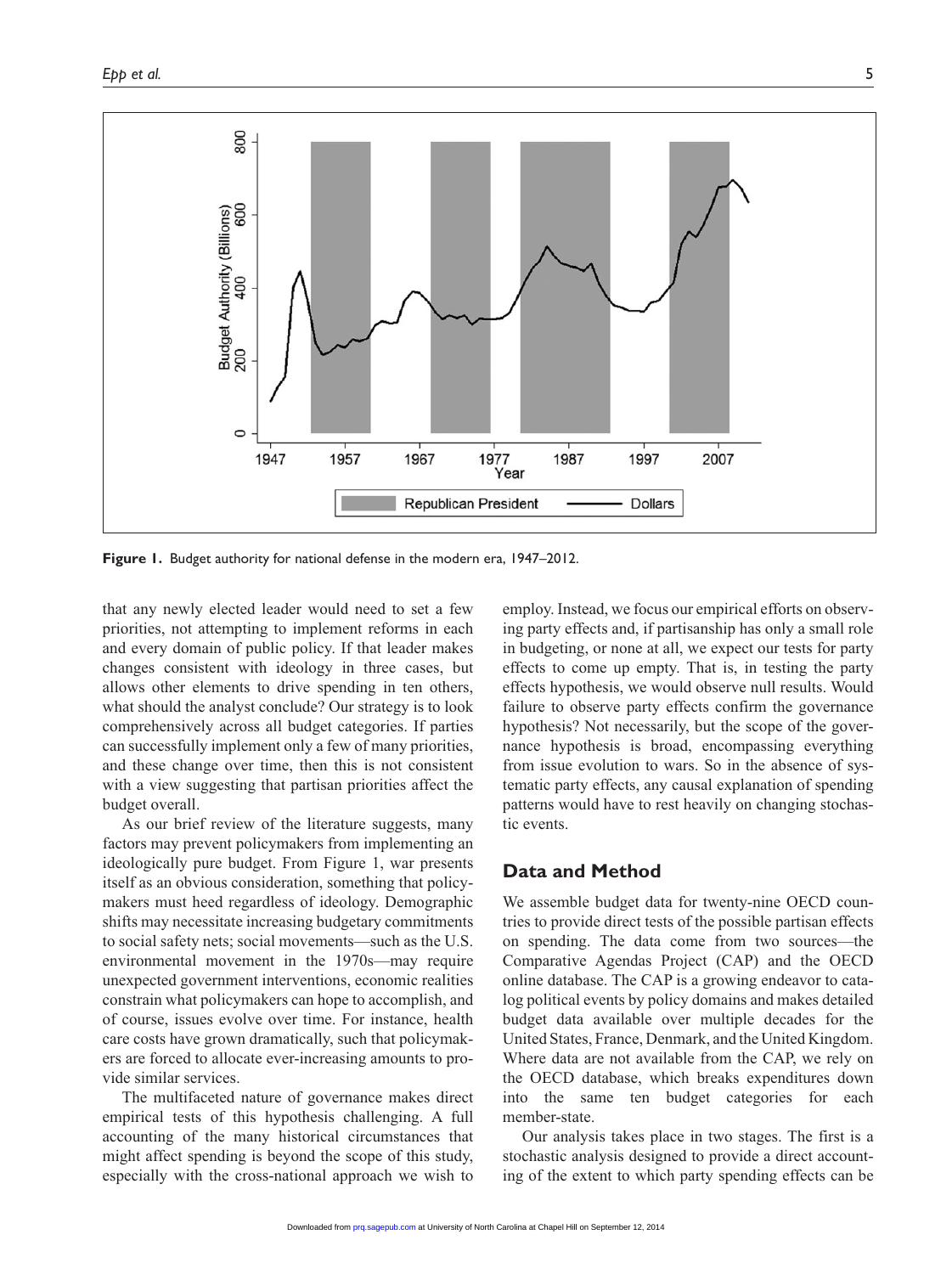observed in national budgets. A key element is to classify policy domains and budget functions by party. We rely as much as possible on published studies to do so but the general idea is that left-wing parties are associated with health, education, and other domestic social services whereas right-wing parties "own" defense, crime-fighting, and certain related issues.

Once the issues are assigned to the parties, then it is straightforward to determine whether control of government is related to spending on those issues. If we compare each annual allocation of spending changes across various budget functions, and link partisan "ownership" to these spending decisions, then we can conclude whether there is any systematic pattern of spending consistent with partisanship. We can call a spending change "consistent" if it increases spending more than the annual average to a spending category associated with the chief executive's party, or if it increases less than the annual average to those categories associated with the rival party.<sup>3</sup> "Inconsistent" budget changes would be (relative) cuts to one's own party priorities or relatively great increases in those categories associated with the rival party. In each country, as a percentage of the budget is unallocated by party, some changes may also be deemed "neutral." So we simply want to know what percentages of budget reallocations are neutral, consistent, and inconsistent.<sup>4</sup>

The second stage of our analysis compares the average size of spending reallocations across each budget function for left- and right-wing parties using difference of means tests. This approach is intended as a robustness check on the stochastic analysis by comparing reallocations independent of any assumptions about party ownership. The logic of coding a particular budget category as a left- or right-wing priority can always be debated. Difference of means testing bypasses this controversy because it does not rely on any partisan classification of spending functions, so we can simply test whether there is any statistically significant difference in spending between parties, regardless of the direction it might take. This approach also allows us to test the conventional wisdom that left parties favor "big government," while right parties will attempt to reduce the government's budgetary commitments. Finding that statistically significant differences in spending between parties are common would support the party effects hypothesis, even if the direction of those differences was unexpected, which would simply be cause to rethink traditional ideas about party ownership. However, if there are very few instances of statistically significant differences, it will cast doubt on the ability of parties to engage in partisan budgeting.

Previous scholarship on party effects in spending has often included regression-based models of spending levels. We avoid doing so here for three reasons. First, if we take the governance hypothesis seriously—that spending is driven predominately by stochastic events outside the control of political parties—then we must concede that any model we design will be woefully underspecified. Second, budgetary time series show high levels of firstorder autocorrelation. As Aaron Wildavsky (1984, 13) famously notes, "the largest determining factor of the size and content of this year's budget is last year's budget." Models predicting spending levels are therefore domi-

nated by variables with a first-degree lag, which merely emphasizes the critical role path dependency plays in budgeting. For these reasons, current trends in budgetary studies shy away from using elaborate models to predict national spending and increasingly feature broadly focused stochastic analyses (see Breunig and Jones 2010, for a discussion of this trend). Most importantly, we are interested in global patterns across all budget categories and as many countries as possible. Many previous studies focused only on aggregate expenditures, or on a particular element of social welfare spending, for example. For such purposes, it may be possible to construct a list of relevant controls, allowing for a relatively fully specified statistical model. With a more comprehensive approach, no single set of controls will do. We gain from two elements of our research strategy, however. First, our definition of "consistent" and "inconsistent" spending is relative to the overall spending level in a given year; this allows us effectively to control for all elements, such as economic growth, that affect overall spending levels, that is, we control for them through our measurement rather than through a statistical control. Second, by looking at as many budget categories as possible, rather than only looking at aggregate spending levels or that of any particular policy domain, we dramatically increase the empirical base and guarantee that stochastic effects are more likely to be truly stochastic, rather than idiosyncratic.

#### **Results**

The most comprehensive data available are for the United States, where the CAP breaks the budget into sixty-six distinct categories (called subfunctions in Office of Management and Budget [OMB] parlance), spanning from 1947 to 2012. Table 1 provides a summary of our classification of spending as Democratic, Republican, or Neutral. In the 2011 budget year, which we use for illustration, 61 percent of the spending aligns with what are called Democratic priorities, 19 percent Republican, with the remainder unallocated. While the percentage of the budget going to each party's priorities varies over time, the subfunctions assigned to each party are constant. Table 1A in the supplemental materials provides the full list of subfunctions and their party assignments, as well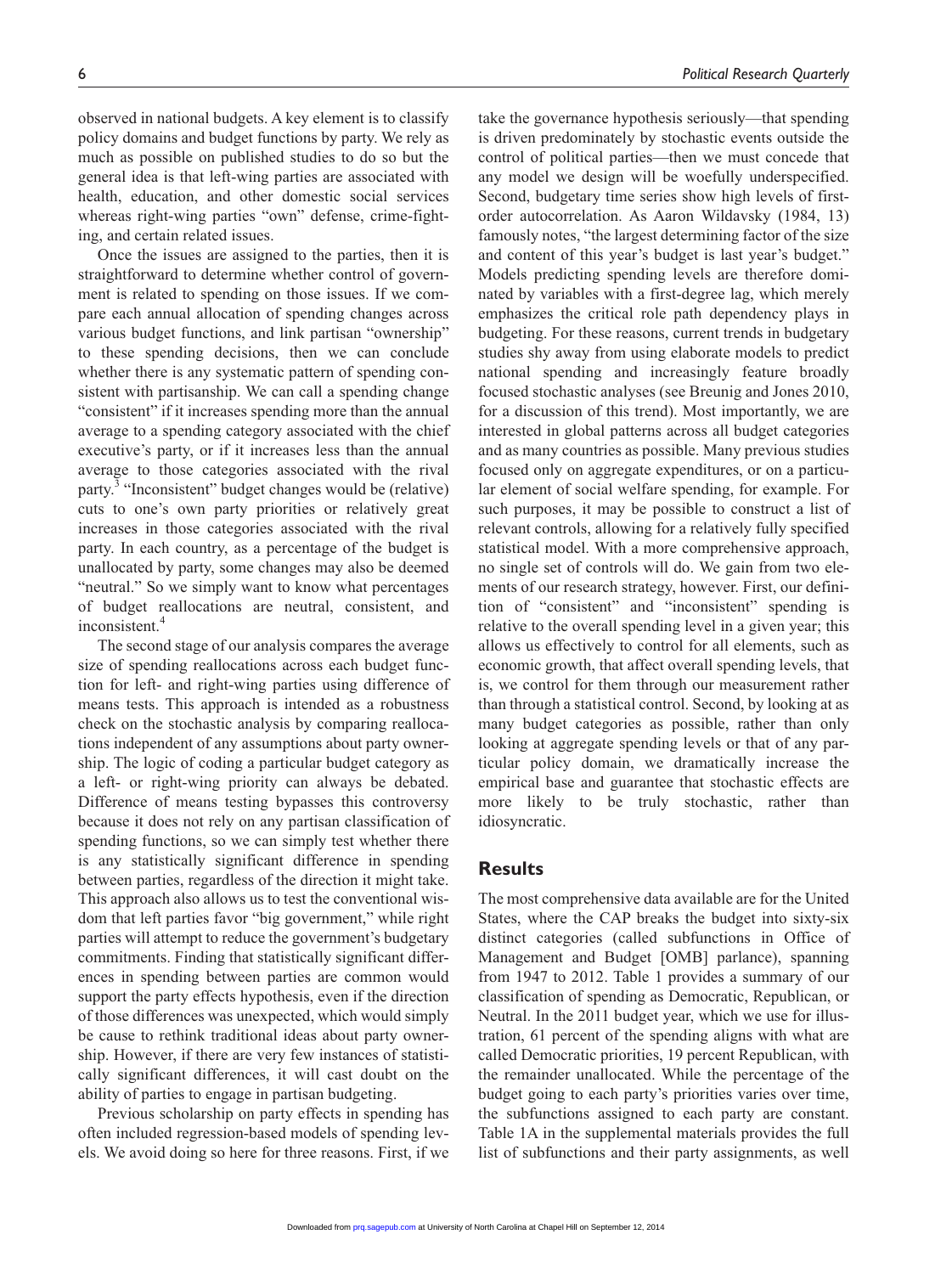| Coding     | No. of subfunctions | FY spending 2011 (\$billions) | % Total spending |  |
|------------|---------------------|-------------------------------|------------------|--|
| Republican | 14                  | 635.80                        | 19.16            |  |
| Democrat   | 9                   | 2,011.75                      | 60.62            |  |
| Neutral    | 33                  | 670.58                        | 20.20            |  |
| Total      | 66                  | 3.318.13                      | 100.00           |  |

**Table 1.** Summary of Party Ownership of Sixty-Seven OMB Subfunctions, FY 2011 as Example.

OMB = Office of Management and Budget; FY = fiscal year.

**Table 2.** Spending Consistency by Party Control in the United States, 1947–2012.

| Government                          | n     | % Consistent (C) | % Inconsistent (I) | $C - I$ |  |
|-------------------------------------|-------|------------------|--------------------|---------|--|
| All spending                        |       |                  |                    |         |  |
| Total                               | 3.915 | 24.44            | 25.08              | $-0.64$ |  |
| Divided                             | 2,362 | 22.95            | 26.71              | $-3.76$ |  |
| Unified                             | 1.553 | 26.72            | 22.60              | 4.12    |  |
| Unified and filibuster proof        | 601   | 28.95            | 21.63              | 7.32    |  |
| Discretionary spending changes only |       |                  |                    |         |  |
| Total                               | 2,353 | 18.78            | 16.02              | 2.76    |  |
| Divided                             | 1,418 | 17.91            | 16.85              | 1.06    |  |
| Unified                             | 935   | 20.11            | 14.76              | 5.35    |  |
| Unified and filibuster proof        | 350   | 21.71            | 13.43              | 8.28    |  |

as citations to the literature that informed our coding decisions.

Having assigned each subfunction to a party (or the neutral category), we can develop a measure of consistency, classifying each spending reallocation as consistent, inconsistent, or neutral with respect to partisanship. To review, consistent changes are relative increases in the priorities of the president's party, or decreases in the rival party's priorities, and inconsistent changes are just the opposite. Table 2 displays these percentages for different levels of party control. The first section of the table examines total spending from 1947 through 2012. Looking at the rightmost column, which simply subtracts the percentage of inconsistent changes from consistent ones, we see that across the total time series, inconsistent changes occur slightly more frequently than consistent ones. There is, however, a marginal increase in the number of consistent changes taking place as a party consolidates control over the federal government. During divided government only 23 percent of changes are consistent while during united government with filibuster-proof majorities in the Senate, 29 percent of changes are consistent.<sup>5</sup> This suggests that the parties are better able to allocate money toward their priorities when they control the presidency and Congress, rather than only the presidency. Still, even under the rare circumstance where a president enjoys a filibuster-proof level of unified government, there are only marginal differences between the percentage of consistent and inconsistent changes.

The bottom half of Table 2 shows the breakdown of consistent and inconsistent changes for discretionary spending only. The logic here is that parties may be more successful at directing discretionary spending as compared with mandatory topics, which are controlled by long-standing formulas that are difficult to change. Isolating discretionary spending slightly improves the case for party effects. Consistent changes now outnumber inconsistent ones for each type of governmental control, even divided government, with the largest disparity during periods of unified filibuster-proof control. But we are dealing with only one-tenth of the total number of observations at this point in the analysis, as filibuster-proof government is rare, and discretionary spending is only a portion of the budget.

Figure 2 provides a visual depiction of the data by tracking spending on Democratic and Republican priorities over time. The different background shadings represent varying levels of party control. As we have lagged our presentation of the budget data so that spending is aligned with the government that authorized it, if there are party effects in spending, they should be clearly visible at the thresholds between shading areas. Based on the figure, there is little evidence that partisan reallocations are taking place. The general trend, of increasing commitments toward Democratic priorities, continues regardless of party control. In large part, this can be attributed to the growing size of Social Security and Medicare payments, which as key components of social welfare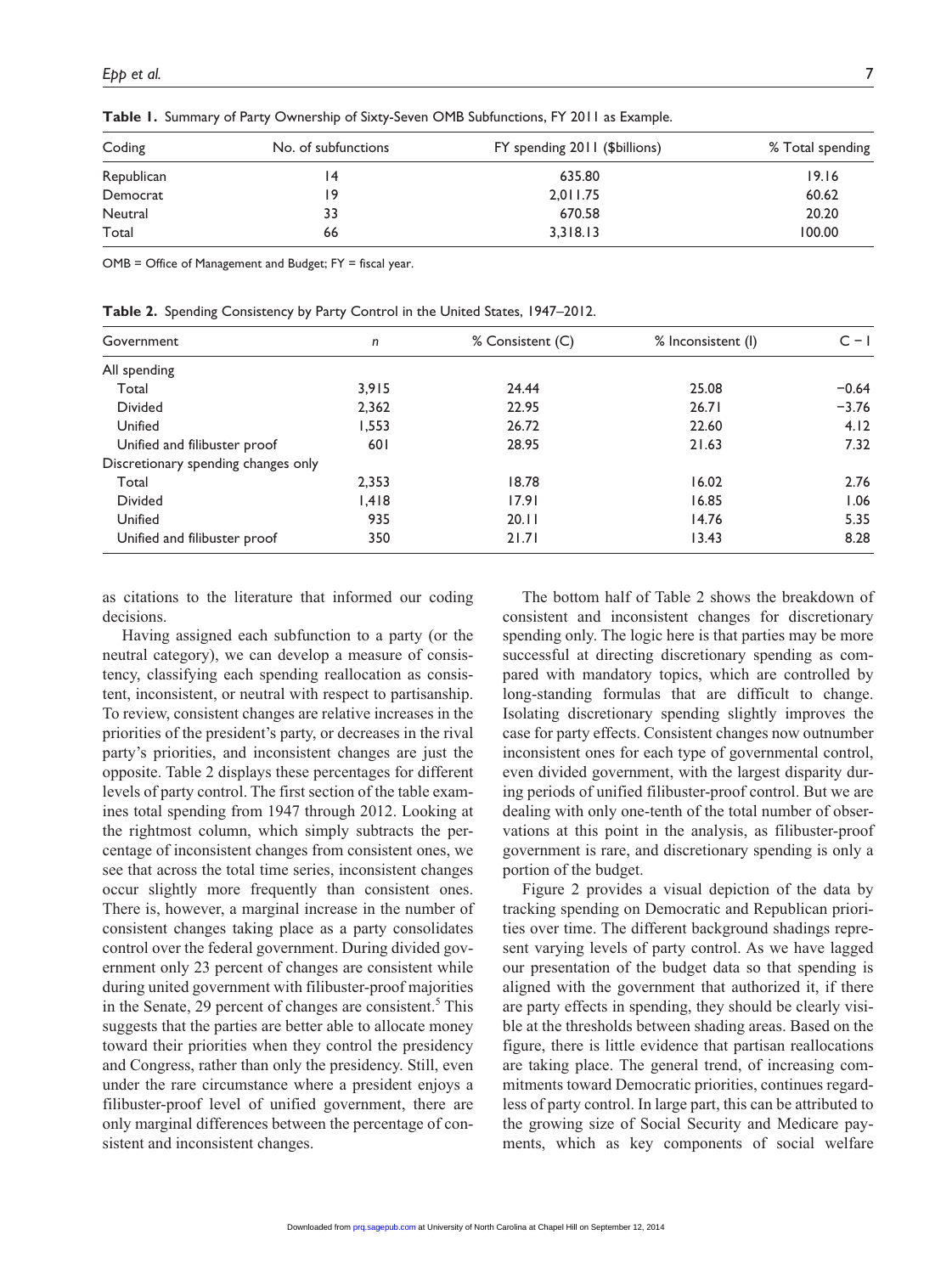

**Figure 2.** The proportion of Democratic and Republican spending over time, by party control.



**Figure 3.** The proportion of discretionary Democratic and Republican spending over time, by party control.

spending are Democratic priorities, but are so firmly entrenched in the budget that it may not be feasible for Republican presidents to alter the course of spending.

Figure 3 follows the same format as Figure 2, but isolates discretionary spending. As we saw with Table 2, looking only at discretionary spending does not substantively alter the results. Once again, there is scant visual evidence that partisan reallocations are taking place, although eliminating mandatory categories greatly diminishes the trend of increasing expenditures toward Democratic priorities.

Figure 4 provides a broad perspective on the issue by aggregating percentage changes into a distribution, where inconsistent changes are coded as negative and consistent changes are positive. Note that this coding is artificial in the sense that inconsistent changes could be either positive or negative based on our consistency measure. The advantage to arranging the data in this way is that it allows for a quick visual assessment as to the relative frequency of consistent versus inconsistent adjustments. If consistent changes occur more frequently, we can expect the distribution to be skewed to the right, with a median value well above 0. In fact, the distribution is centered almost exactly at 0, indicating that consistent and inconsistent changes occur at nearly the same rate across the U.S. budget data.

In all, the analysis of the U.S. budget found only moderate evidence of party effects in spending. A more plausible explanation for spending patterns, as Figure 2 indicates, is general social trends that appear to drive spending regardless of party control over government. We turn now to the United Kingdom, France, and Denmark, asking the same question: do parties direct spending toward their traditional partisan priorities when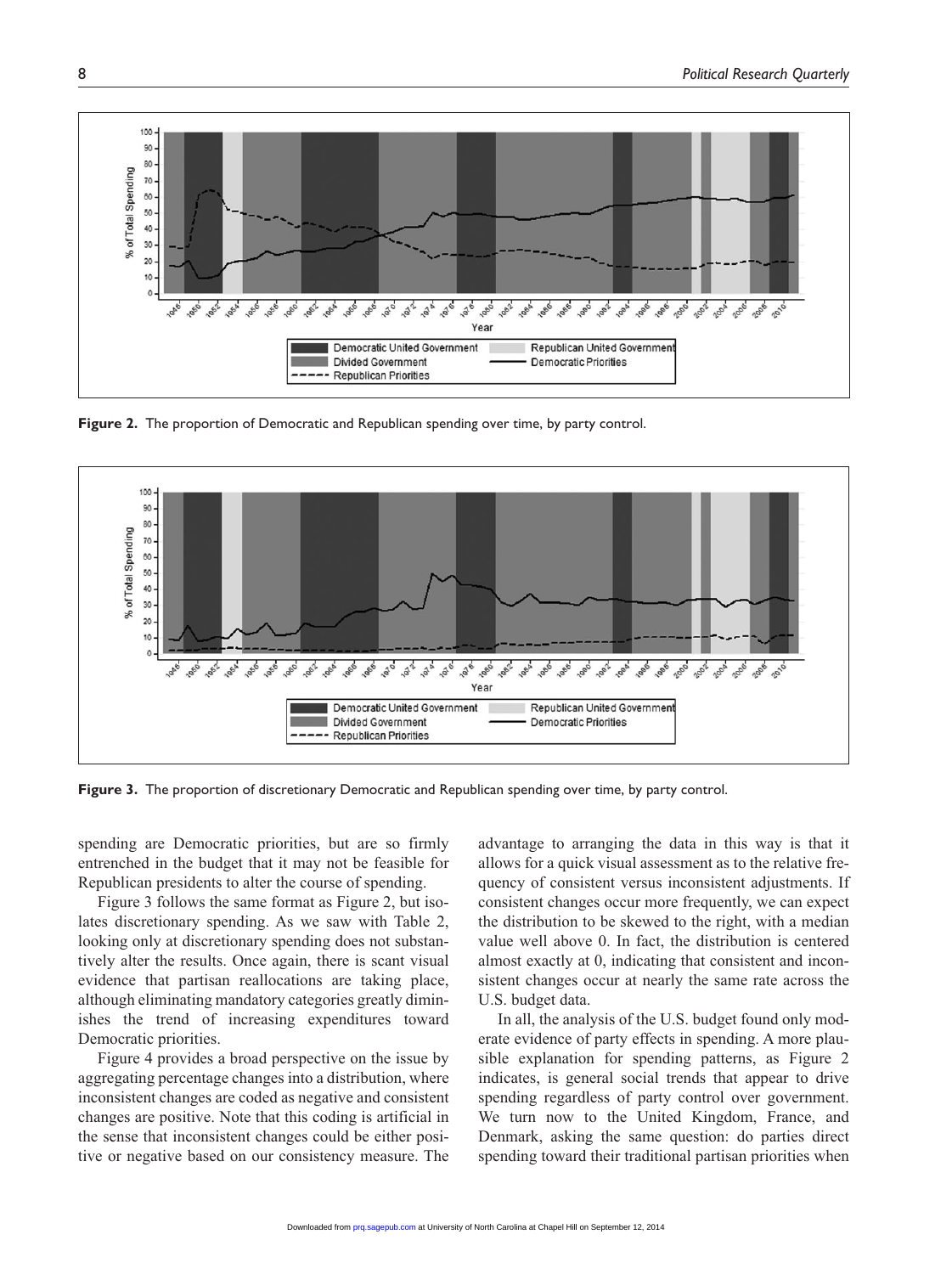

**Figure 4.** Distribution of consistent and inconsistent changes.

in office? We use these three countries because, like the United States, we can use a long-term time series, allowing a broader test of the competing hypotheses. Once again, we use budget data available from the CAP that tracks spending across various budget functions from 1950 to 2010 for the United Kingdom, 1958 to 2002 for France, and 1971 to 2010 for Denmark. We assign functions to left- and right-wing parties following the general trend established in our analysis of U.S. budgets, where left parties are assigned categories relating to health, education, and welfare, and right parties are assigned categories relating to defense and law and order.<sup>6</sup>

Table 3 shows the percentage of total reallocations that are consistent and inconsistent for each country. For the United States, we compared the occurrence of consistent changes for divided and unified governments, showing that consistent changes are more likely as party control over government solidifies. We take a similar approach here by looking at coalition governments. When a prime minister's party wins enough seats in an election to control government without forming any coalitions, we call that single-party government. An ideological coalition is when a prime minister's party forms a coalition with parties of similar ideological orientation, and a cross-ideological coalition is when the prime minister's party must form coalitions with parties of different ideological predispositions. The rightmost column reveals meager

evidence of party spending effects. Only in Denmark do consistent changes outnumber inconsistent changes when looking at the total budget series and, unlike in the United States, breaking reallocations down by party control does not strengthen the case for party effects.<sup>7</sup>

Figure 5 displays changes to the percentage of partisan spending occupied by left-wing priorities over time for each country, dropping neutral categories in order to track the relative success of the parties at directing spending toward their priorities. So, if 75 percent of partisan spending is on left-wing categories, then only 25 percent is going to right priorities. The gray shading indicates a prime minister from a right-wing party was in office, while no shading represents a left-wing prime minister. Once again, spending has been lagged so that it matches the governments that authorized it. As was the case with the United States, visually there is very little evidence of party spending effects for the United Kingdom, France, or Denmark. In all three cases, the general trend is of relative increases in spending on left-wing priorities, regardless of the partisanship of the prime minister.

We expand the scope of our analysis by assembling budget data for twenty-five additional OECD countries.<sup>8</sup> The maximum time series available for any country is from 1990 to 2010, with some countries having data for shorter periods. The OECD datasets break expenditures down into the same ten budget functions for each country,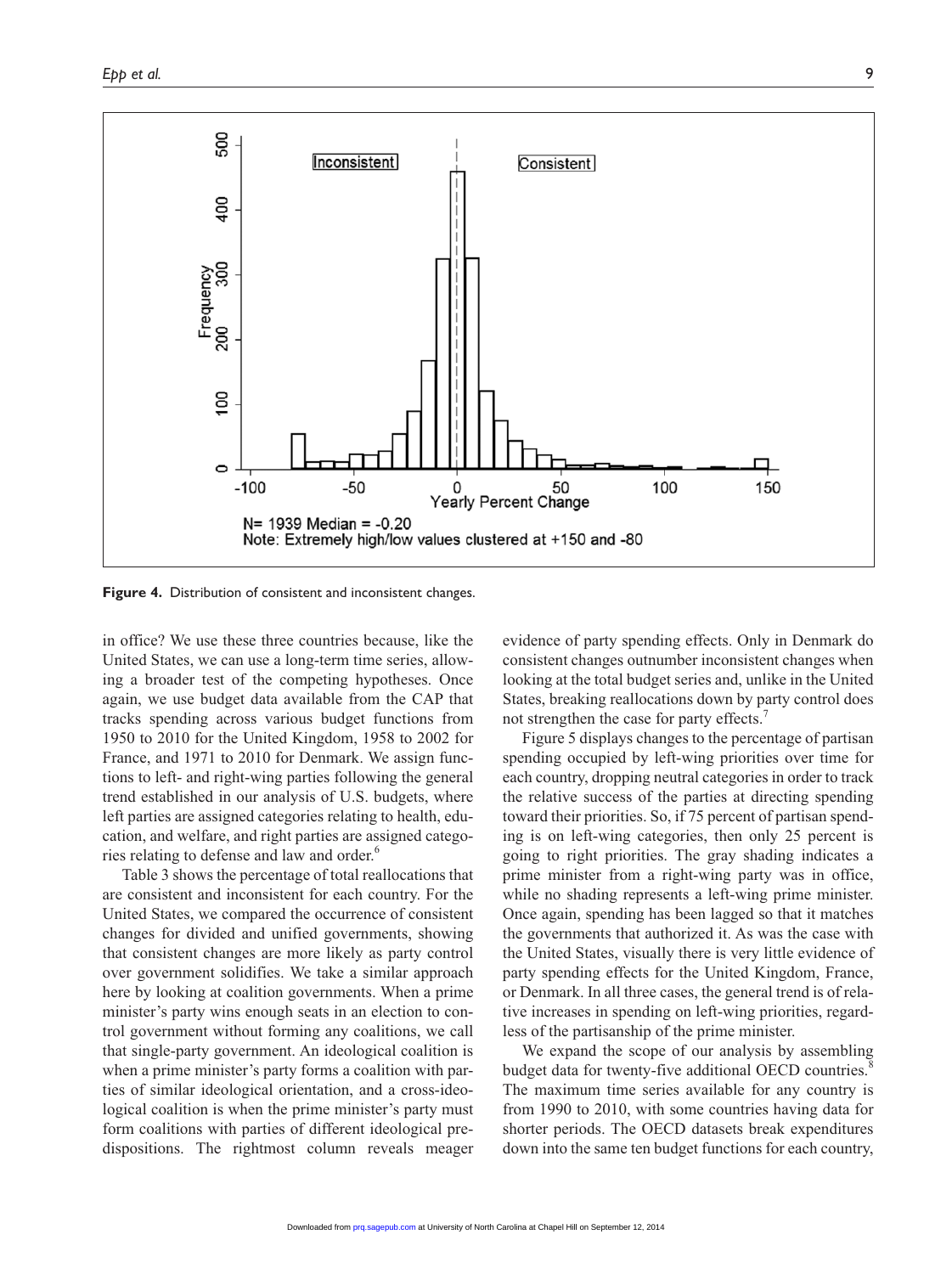| Government                  | n   | % Consistent (C) | % Inconsistent (I) | $C - 1$  |
|-----------------------------|-----|------------------|--------------------|----------|
| France, 1958-2002           |     |                  |                    |          |
| Total                       | 424 | 32.78            | 37.50              | $-4.72$  |
| Single party                | 314 | 33.76            | 36.62              | $-2.86$  |
| Ideological coalition       |     |                  |                    |          |
| Cross-ideological coalition | 110 | 30.00            | 40.00              | $-10.00$ |
| Denmark, 1971-2011          |     |                  |                    |          |
| Total                       | 390 | 40.26            | 39.74              | 0.52     |
| Single party                | 70  | 44.29            | 35.71              | 8.58     |
| Ideological coalition       | 280 | 38.93            | 41.07              | $-2.14$  |
| Cross-ideological coalition | 40  | 42.50            | 37.50              | 5.00     |
| United Kingdom, 1950-2011   |     |                  |                    |          |
| Total                       | 498 | 16.47            | 20.68              | $-4.21$  |
| Single party                | 481 | 16.42            | 20.79              | $-4.37$  |
| Ideological coalition       |     |                  |                    |          |
| Cross-ideological coalition | 17  | 17.65            | 17.65              | 0.00     |

**Table 3.** Spending Consistency by Party Control in France, Denmark, and the United Kingdom.



Figure 5. Percentage of total partisan spending on left-wing priorities for (A) the United Kingdom (1950–2011), (B) France (1958–2002), and (C) Denmark (1971–2011).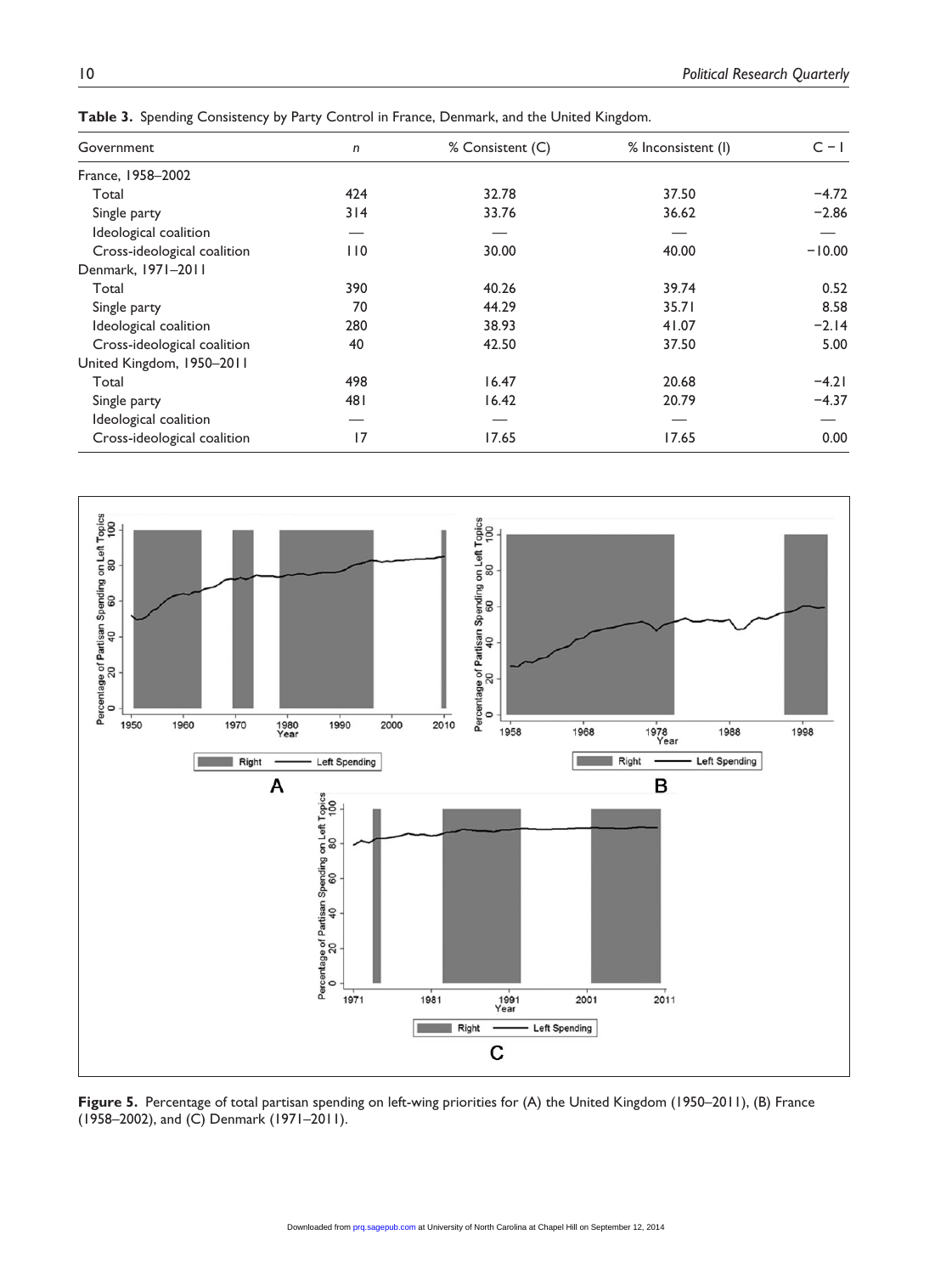

**Figure 6.** Spending consistency in OECD countries. OECD = Organisation for Economic Co-operation and Development.

which we assign to either left- or right-wing parties based on the same logic that informed our prior coding decisions.<sup>9</sup>

Figure 6 displays the percentage of total budget reallocations that are consistent, inconsistent, or neutral for each country. Once again, our definition of a consistent change focuses on the party of the head of government, so that a consistent change occurs when the chief executive's party increases spending on one of their priorities more than the annual average (or makes a relative decrease in spending to a rival party's priority).<sup>10</sup> The figure reveals that there is considerable variance across countries in terms of the government's ability to implement consistent changes. In Greece, for example, consistent changes are clearly a larger percentage of the total than inconsistent changes, while in Turkey and Japan inconsistent changes are much more prevalent. The row labeled *Total* aggregates across all twenty-five countries, and shows that collectively consistent changes occur at almost exactly the same rate as inconsistent ones, mirroring the result from Figure 4 when we looked at the distribution of changes in the United States. Finally, as a point of comparison, the last four rows of the table look at the

breakdown of changes for the United States, the United Kingdom, France, and Denmark, which illustrates that the findings are robust when we include countries where long time series are available.

In Table 4, we take a collective look at coalition governments across the twenty-five OECD countries. Our analysis of the United Kingdom, France, and Denmark found no evidence that increasing party control over government corresponds with greater consistency, but in the United States, the case for party effects was stronger as party control solidified. Here the evidence offers some support for the party effects hypothesis. Consistent changes are most likely under single-party governments and least likely during cross-ideological coalitions. However, the differences between consistent and inconsistent changes are only very slight for each of the three governing conditions.

# *Difference of Means Tests*

The analysis thus far has compared the number of consistent versus inconsistent changes across various countries and governing conditions. A limitation of this approach is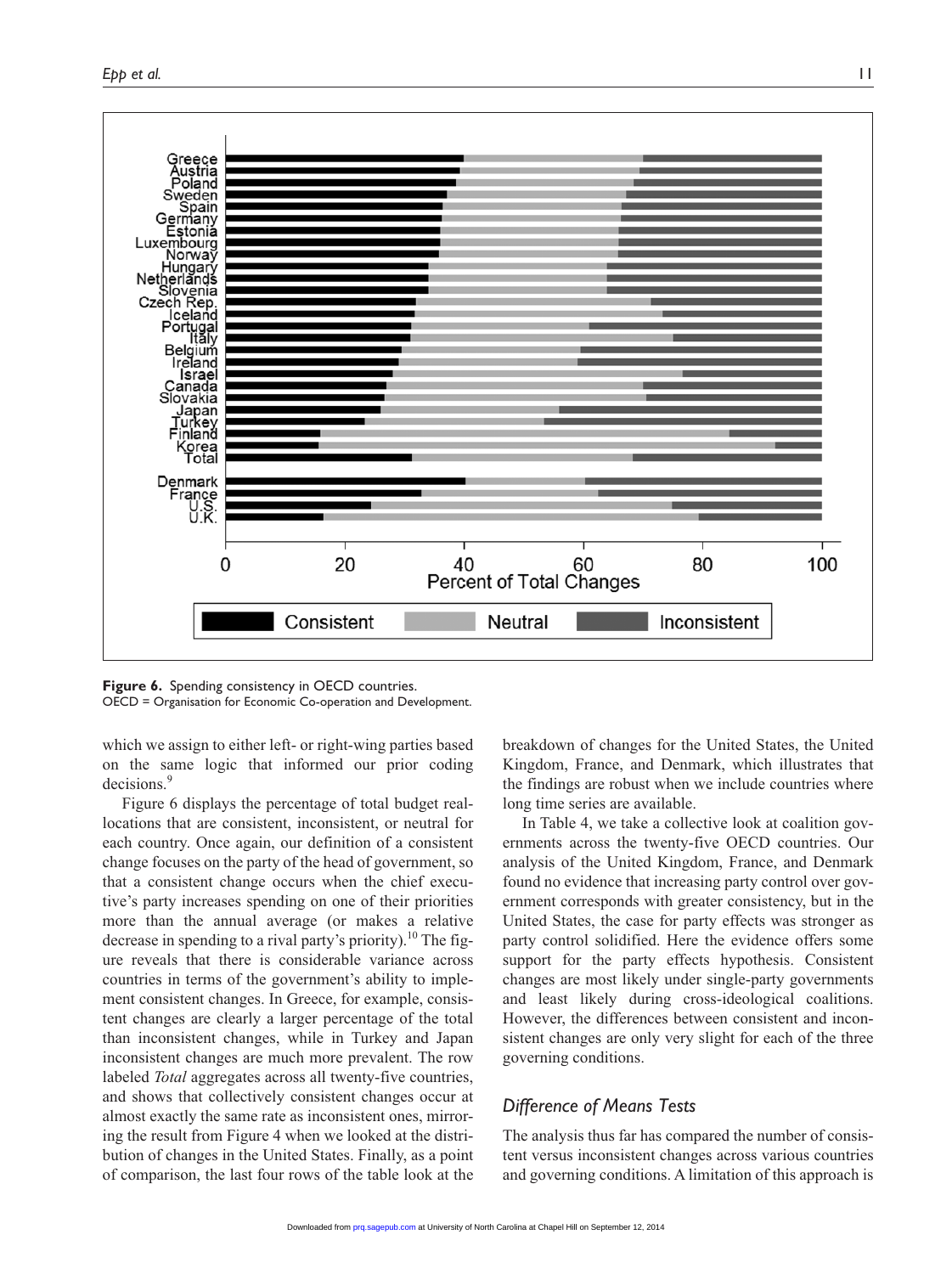| <b>Table 4.</b> Sperightly Consistency by Farty Control across Twenty-Five OLCD Countries. |      |                  |                    |         |  |  |  |
|--------------------------------------------------------------------------------------------|------|------------------|--------------------|---------|--|--|--|
| Party control                                                                              |      | % Consistent (C) | % Inconsistent (I) | C – I   |  |  |  |
| Single party                                                                               | 880  | 32.95            | 29.43              | 3.52    |  |  |  |
| Ideological coalition                                                                      | .460 | 34.59            | 34.45              | 0.14    |  |  |  |
| Cross-ideological coalition                                                                | .280 | 27.42            | 30.00              | $-2.58$ |  |  |  |

Total 3,620 31.57 31.66 −0.09

**Table 4.** Spending Consistency by Party Control across Twenty-Five OECD Countries.

OECD = Organisation for Economic Co-operation and Development.

Average change *n* Left government *n* Right government *t* test France, 1958–2002 Left priority 42 1.99 84 10.70 −1.99\* Right priority 60 0.07 112 8.28 −1.09 Total spending 144 0.74 280 8.87 −2.27<sup>\*</sup> Denmark, 1971–2011 Left priority 95 11.04 100 5.07 3.39\* Right priority  $57$  8.58 60 3.63  $3.63$   $3.46*$ Total spending 190 9.78 200 4.64 4.47\* United Kingdom, 1950–2011 Left priority 85 9.62 113 8.94 0.65 Right priority 48 8.89 72 7.74 0.82 Total spending 205 205 10.34 293 2.25\* United States, 1947–2012 Left priority 514 14.86 668 13.40 0.30 Right priority 325 57.92 432 5.93 2.20\* Total spending 1,687 26.27 2,227 2.24 0.39

**Table 5.** Mean Annual Percentage Change in Spending by Partisan Control.

The "Total spending" row includes neutral spending categories. The analysis for the United States excludes one observation of percent change in excess of 600,000, corresponding to Hurricane Andrew. This is the only observation that approaches this magnitude. \*Significant with a two-tailed *p* value of .05.

that all changes count equally, even if their magnitudes, or the degree to which they could be qualified as consistent or inconsistent, differ. For example, a massive reallocation by a left-wing government toward public health care (a consistent change), is completely offset by what might be a comparatively minor inconsistent change in spending on another issue. In this way, the analysis might fail to find party spending effects, where in fact they exist.

To guard against this possibility, we use *t* tests to compare the mean size of annual percentage changes by leftand right-wing governments toward partisan spending priorities and total government spending. We limit this analysis to the United States, the United Kingdom, France, and Denmark, where the budgetary time series are sufficiently long for significance testing. Table 5 shows the results. More than half of the twelve comparisons show statistically significant differences. In Denmark, left governments, for all types of spending, increase spending levels by larger average amounts than

right-wing governments. Likewise, in the United Kingdom, left-wing governments average larger annual increases in total spending than right-wing governments and the same is true in the United States, but the *t* statistic is non-significant. The situation is reversed in France, where right-wing governments make larger annual increases in left-wing priorities and total government spending than their left-wing counterparts, and in the United States spending toward right-wing priorities sees larger increases under Democratic presidents than Republicans.<sup>11</sup> In all, the results hardly amount to strong support for the partisan spending hypothesis. If anything, they suggest that parties are slightly more likely to increase spending on their rival's priorities than their own.

Another possible explanation for the scarcity of party spending effects is if our classification of spending functions by party is inaccurate. The OECD datasets divide expenditures by the same ten budget functions for each country, which allows us, in Table 6, to compare annual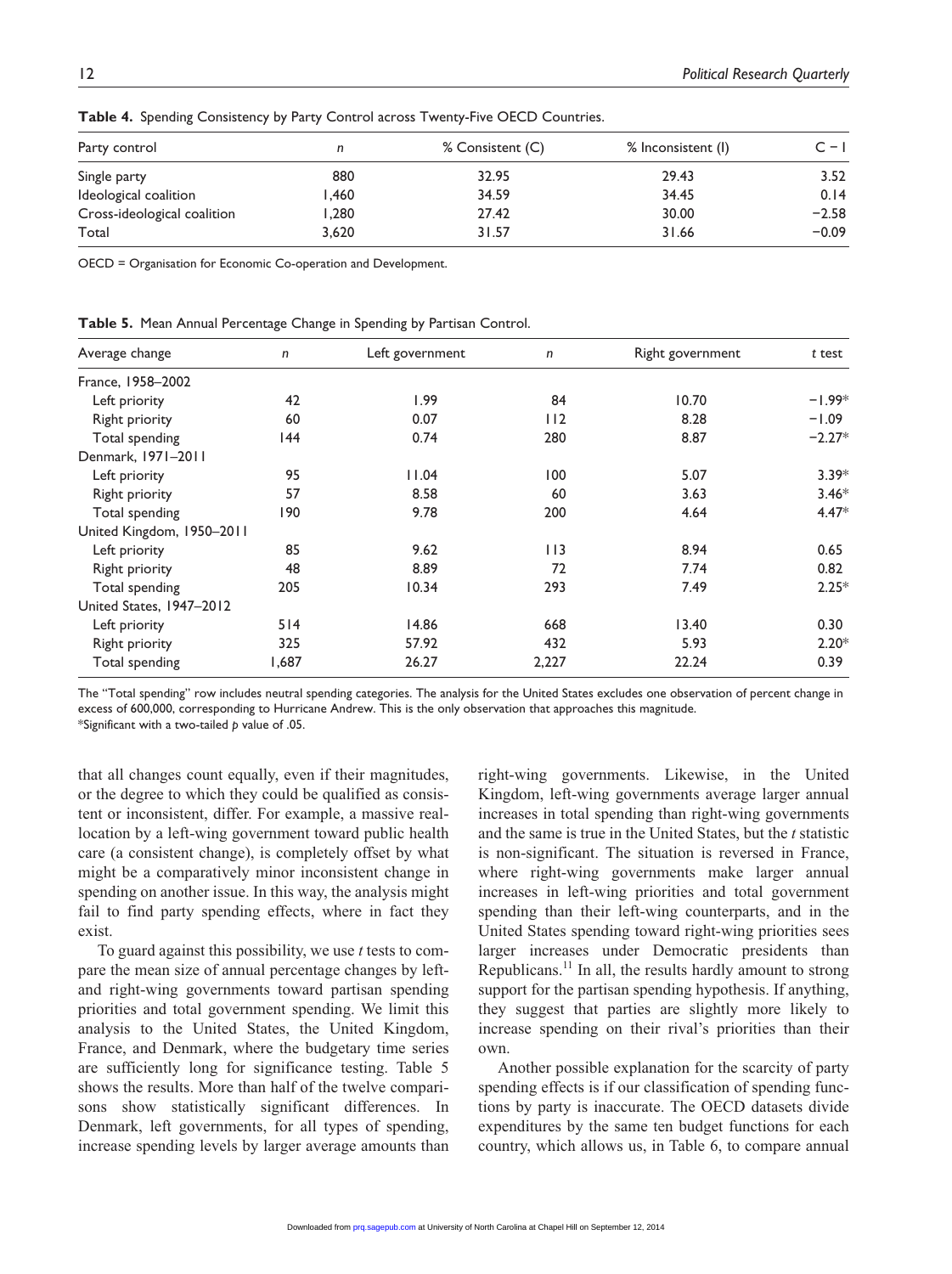|                                   | Average growth |           |        | Average growth |          |
|-----------------------------------|----------------|-----------|--------|----------------|----------|
| Category                          | SD             | left wing | SD     | right wing     | t test   |
| Environment                       | 17.91          | 8.52      | 16.22  | 6.49           | 1.04     |
| Housing                           | 20.84          | 3.09      | 124.17 | 18.94          | $-1.37$  |
| Education                         | 6.88           | 5.75      | 8.33   | 5.47           | 0.31     |
| Health                            | 5.98           | 6.16      | 15.62  | 8.90           | $-1.83$  |
| Social protections                | 4.16           | 5.47      | 5.98   | 6.90           | $-2.29*$ |
| Defense                           | 9.71           | 3.31      | 13.22  | 5.16           | $-1.33$  |
| Public order                      | 6.78           | 6.26      | 7.50   | 5.96           | 0.36     |
| Public service                    | 7.95           | 4.24      | 9.74   | 4.59           | $-0.33$  |
| Economic affairs                  | 20.49          | 5.79      | 32.62  | 9.23           | $-1.03$  |
| Recreation, culture, and religion | 8.85           | 6.20      | 11.10  | 7.27           | $-0.89$  |
| Total                             | 12.52          | 5.48      | 41.98  | 7.89           | $-1.92*$ |

|  | Table 6. Average Spending Change across OECD Categories by Party Control of Prime Ministry (Presidency). |  |  |  |  |  |  |  |
|--|----------------------------------------------------------------------------------------------------------|--|--|--|--|--|--|--|
|--|----------------------------------------------------------------------------------------------------------|--|--|--|--|--|--|--|

This analysis drops centrist governments. *n*, for left governments = 118; *n*, for right governments = 209. OECD = Organisation for Economic Co-operation and Development.

\*Significant at the .05 *p*-value level.

**Table 7.** Only Four out of Sixty-Six U.S. Budget Subfunctions That Show Statistically Significant Differences between Parties.

| Category                             | Left-spending | SD   | Right-spending | SD   | t value   |
|--------------------------------------|---------------|------|----------------|------|-----------|
| DoD-Research and development         | 0.07          | I.O5 | 5.91           | 2.39 | $-1.966*$ |
| Unemployment compensation            | $-2.02$       | 4.26 | 16.44          | 6.85 | $-2.136*$ |
| Veterans medical care                | I.I9          | I.98 | 5.26           | 0.73 | $-2.101*$ |
| Other veterans benefits and services | $-1.59$       | I.96 | 5.37           | 2.57 | $-2.010*$ |

See the supplemental materials (at<http://prq.sagepub.com/supplemental/>) for the full table showing sixty-three additional budget categories, all with non-significant *t* tests. *n* = 28, for left-spending; and *n* = 36, for the right. DoD = Department of Defense. \*Significant at the .05 *p*-value level.

reallocations by left- and right-wing governments across all twenty-five countries by function. The benefit of this approach is that it does not rely on any partisan classification of spending functions, so we can simply test whether there is any statistically significant difference in spending between parties, regardless of the direction it might take. Indeed, the results in Table 6 are counterintuitive. Across the twenty-five OECD countries, right-wing governments, on average, make larger annual reallocations toward social protections and total spending than their left-wing counterparts. Of greater note, only one of the ten categories shows statistically significant differences. For most spending functions, left- and right-wing parties are statistically indistinguishable.

We repeat this analysis for the United States, testing for significant difference in spending across all sixty-six budget categories. We find that out of the sixty-six categories, only four show significant differences in spending between parties. Table 7 displays the four categories and the related test statistics. (A full table with difference of means tests for all sixty-six categories is available in the supplemental materials.) The U.S. results mirror those from the OECD countries at large—across the vast majority of budget categories we examine there is nothing, statistically speaking, to distinguish the behavior of left- or right-wing parties.<sup>12</sup>

# **Conclusion**

Our search for party effects in spending spanned twentynine countries and, while there was substantial variance, the overall evidence for partisan budgeting was limited. The best case scenario for party effects is during periods of strong party control—either unified government in the United States, or single-party government in Europe. The extent to which governments across a range of Western countries enjoy unilateral control, without ideologically hostile coalition partners or veto-holding partisan rivals, differs dramatically. Furthermore, much modern government spending is through mandatory spending formulas that are difficult to change. Spending levels, therefore, can change because of economic or demographic shifts rather than ideologically driven choices by the government in power.

We do not suggest that elections and voting have no effect on spending. As Huber and Stephens demonstrate,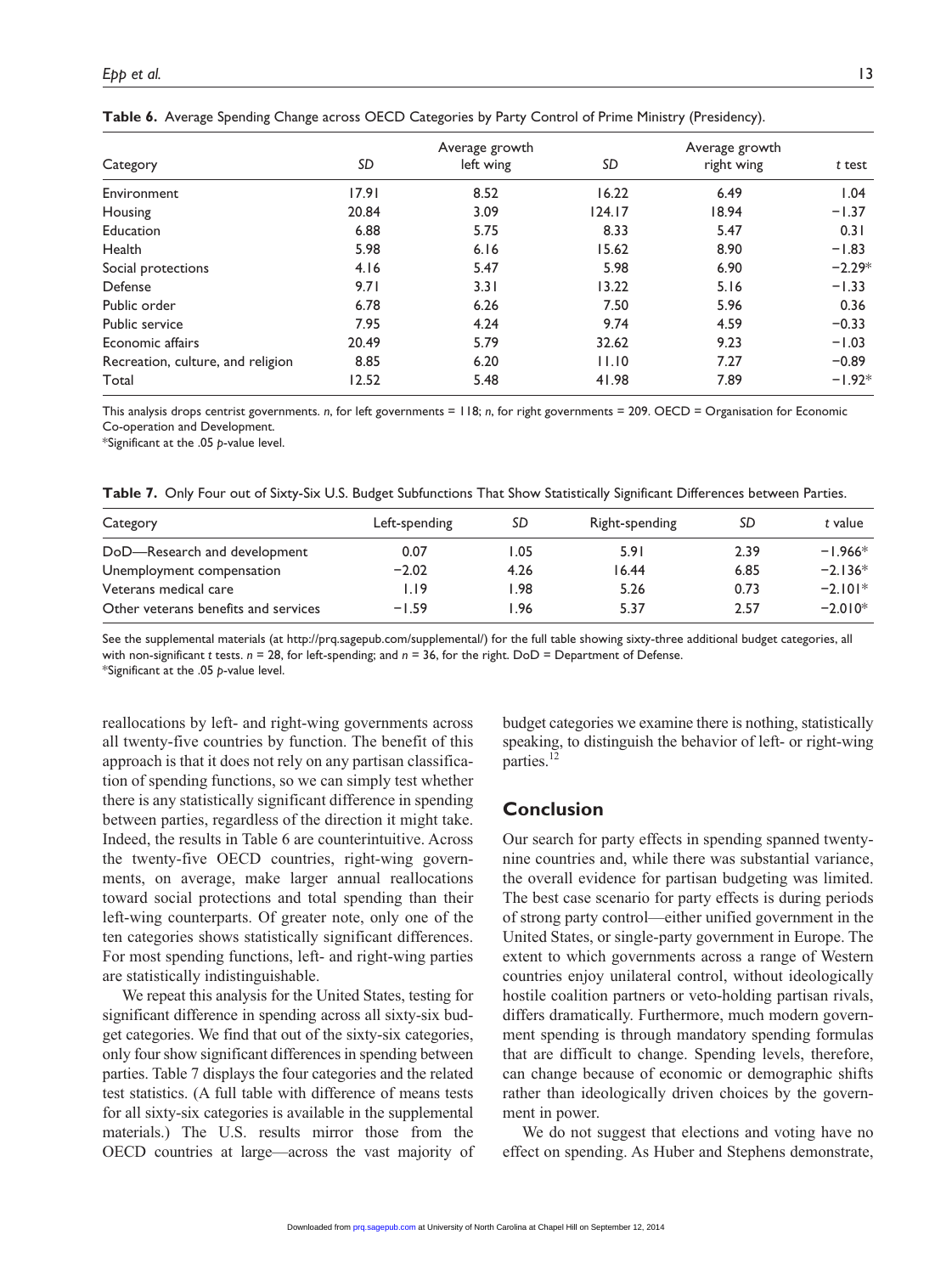a key issue is the cumulative number of years of left government; they have certainly given convincing evidence that, with various controls, it affects overall welfare spending levels. However, our results do put a damper on any expectations that party effects would be strong, immediate, and clear. Our focus on "consistent" and "inconsistent" changes provides a straightforward measure of the actual successes or failures parties experience at attempting to redirect spending in a partisan manner. Governments are typically only marginally more consistent than they are inconsistent. Some of this is due to factors beyond their control, such as coalition arrangements, mandatory spending, or perhaps EU directives. But in a global perspective, these limits on governmental initiative are important to keep in mind and they suggest that those steering the ship of state must navigate choppy waters and be attuned to more than only fulfilling their electoral mandate.

In light of these results, understanding government budgets as an expression of partisan priorities is probably misleading. A corollary is that concepts of issue ownership, while they may provide a useful framework for understanding campaign dynamics, appear to have little relevance to budgeting. This contradicts the prevailing notion that right-wing parties spend more on defense and crime prevention, while left-wing parties emphasize spending on social safety nets. Even the basic distinction that left parties favor "big government" and right-wing parties seek to reduce government spending finds very little empirical support. The implications appear quite substantial. They suggest that parties are much more affected by the nature of the times and the particular policy challenges they happen to face during their time in office than they are able to force the implementation of what may well be their sincere ideologically based preferences. Sometimes, governance means doing what you have to do rather than what you want to do.

#### **Declaration of Conflicting Interests**

The author(s) declared no potential conflicts of interest with respect to the research, authorship, and/or publication of this article.

#### **Funding**

The author(s) received no financial support for the research, authorship, and/or publication of this article.

### **Notes**

1. As becomes clear in the pages to come, we code parties by "left" and "right" ideological leaning. However, we recognize that some parties are ideologically more complicated than this simple dichotomy allows. We deal with this in two ways: first, we have a series of robustness tests including Christian Democratic parties on either side of the ideological divide. More importantly, we assess partisan differences for individual policy domains, recognizing that parties may not cluster in the same manner across all issues. It would take a different research approach than that chosen here, however, to fully disentangle the partisan versus ideological effects. By disaggregating our analysis to individual policy domains within individual countries as much as the available data allow, we seek to give the fullest test to the partisan hypothesis, not assuming that parties consistently fit into a single ideological framework across all countries. Our findings of few partisan effects are just as strong as those suggesting few ideological effects.

- 2. The presentation of the budget data is lagged to correspond with the government that authorized the spending.
- 3. For example, if a function shows a 3 percent increase but the budget has 5 percent overall growth in that year, we count this as −2, reflecting a relative allocation of funds away from that budget category.
- 4. We use chief executives as the reference unit for coding consistency because they are often viewed as the primary agenda setter for their party (Canes-Wrone 2006; Cohen 1995; Edwards and Wood 1999). In the supplemental materials (see the supplementary material at [http://prq.sagepub.](http://prq.sagepub.com/supplemental/) [com/supplemental/](http://prq.sagepub.com/supplemental/)), we repeat the analysis for the United States with a definition of consistency that is based on party control of Congress, instead of the presidency. The power to pass a budget resides with Congress, so from a partisan spending perspective, controlling Congress may be more important than control over the White House. We find no substantive differences using the alternative coding.
- 5. The percentage of changes belonging to neutral budget categories is not displayed, but is the sum of consistent and inconsistent changes subtracted from 100.
- 6. The supplemental materials list budget functions by country and our corresponding party codes.
- 7. In the supplemental materials, we break this analysis down into pre- and post-1974 periods, to better assess how budgeting dynamics have evolved over time. The idea is that the 1974 Arab oil embargo created economic and social pressures that may have fundamentally altered the budgetary behavior of political parties. We find modest evidence that consistent changes are more likely in the post-1974 period.
- 8. These data are available on the Organisation for Economic Co-operation and Development (OECD) data website (<http://stats.oecd.org/>).
- 9. The supplemental materials list the ten budget functions and their party assignments.
- 10. Changes made by center parties, where the head of state does not have a clear left or right political orientation, are coded as neutral.
- 11. The analysis shows little support for the idea that left parties can be associated with "big government" while right governments try to decrease spending. We take a second look at this possibility in the supplemental materials, where we test for differences between overall government growth under left- and right-wing parties; that is, instead of assessing mean differences across each budget category, we look at mean differences across aggregate government spending in each year. The results are similar; there is no strong evidence that left-wing parties are significantly more likely to increase spending than their right-wing counterparts.